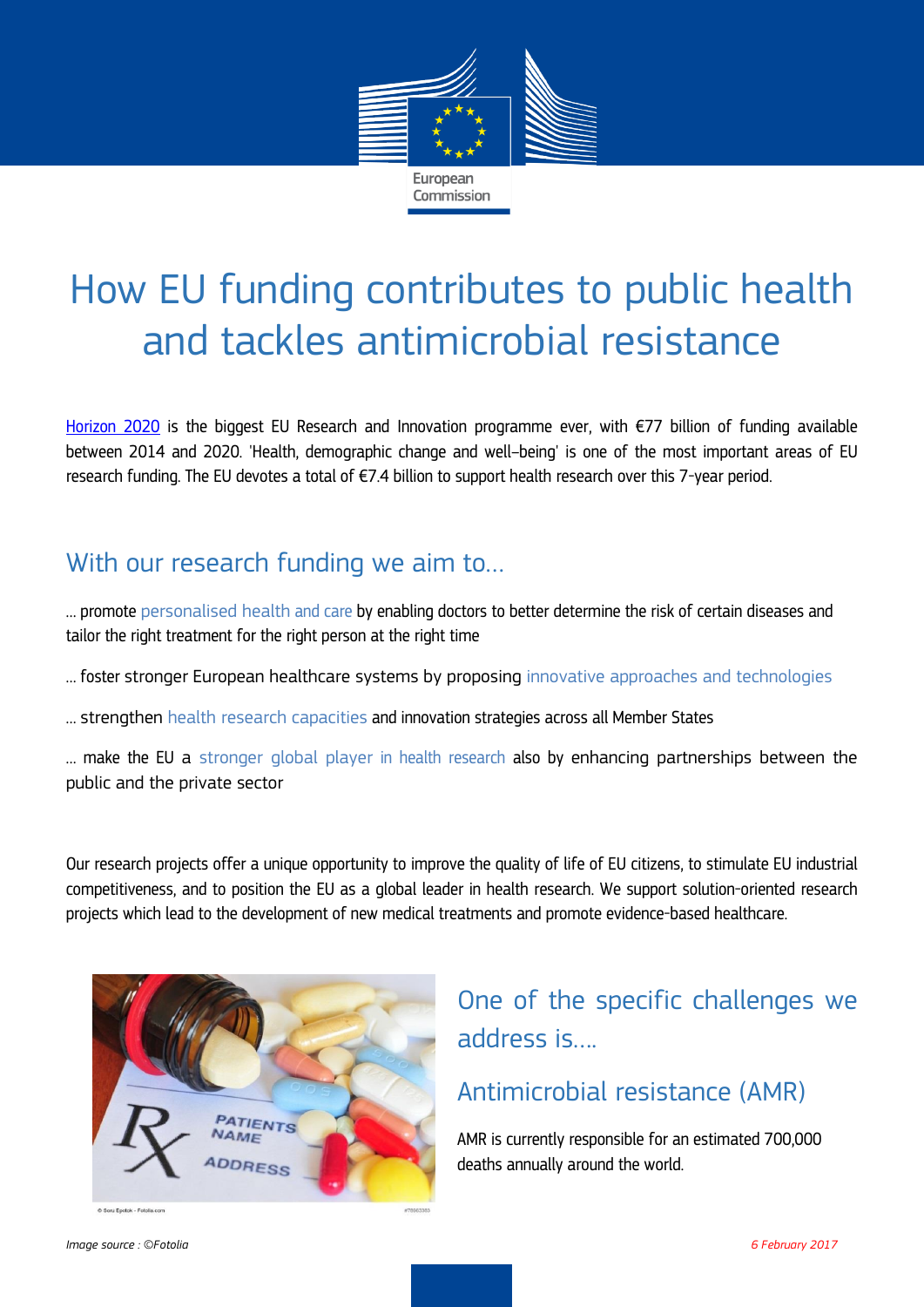Through significant investments in innovation and international coordination efforts, the EU has contributed to creating the momentum for leaders worldwide to recognise the threat antimicrobial resistance poses to citizens and agree to tackle it jointly.

Since 1999, the EU has spent more than €1.3 billion on AMR research to ensure antimicrobials are used appropriately, prevent microbial infections and their spread, improve monitoring and surveillance and, of course, promote research and innovation to develop new effective antimicrobials or alternatives for treatment or prevention. The implementation of an EU action plan against the rising threats of AMR (2011-2016) has enhanced public-private collaboration, open data sharing and coordination of national AMR research efforts.

#### The EU organises its efforts through...

…. collaborative research projects were world-leading scientists join their efforts in transnational research consortia to address AMR

...the inception of the world's biggest public-private partnership in the field of AMR - the New Drugs for [Bad Bugs programme \(ND4BB\)](http://www.imi.europa.eu/content/nd4bb) developed under the [Innovative Medicines Initiative \(IMI](http://www.imi.europa.eu/content/home))

… the launch of the [Joint Programming Initiative](http://www.jpiamr.eu/) on AMR, which now has 23 members and aims to increase the coordination of AMR research worldwide

... an inducement prize of €1 million, the ['Better Use of Antibiotics'](http://ec.europa.eu/research/horizonprize/index.cfm?prize=better-use-antibiotics) Horizon Prize for the development of a rapid diagnostic test for upper respiratory tract infections that can be safely treated without antibiotics

#### EU investment on AMR has led to…

… support in the bringing-to-market of a finger prick test that can almost instantly diagnose an infection, identifying whether a patient can be treated without antibiotics (Better Use of Antibiotics Horizon Prize winner)

... antimicrobial coatings for implants that will help to prevent infections of implants such as hip or knee replacements, which have been created through the [IDAC](http://cordis.europa.eu/project/rcn/101783_en.html) and [COATIM](http://cordis.europa.eu/project/rcn/101794_en.html) projects

… diagnostic tools to identify pathogens that caused the infection as well as their drug resistances developed by the [Chips4Life](http://cordis.europa.eu/result/rcn/188320_en.html) and [RiD-RTI](http://cordis.europa.eu/result/rcn/188007_en.html) projects

… the [Coordinated Control Plan for antimicrobial resistance](http://eur-lex.europa.eu/legal-content/EN/TXT/?uri=CELEX%3A32014D1118%2801%29) (AMR), which co-finances Member States for the harmonised monitoring and reporting of antimicrobial resistance